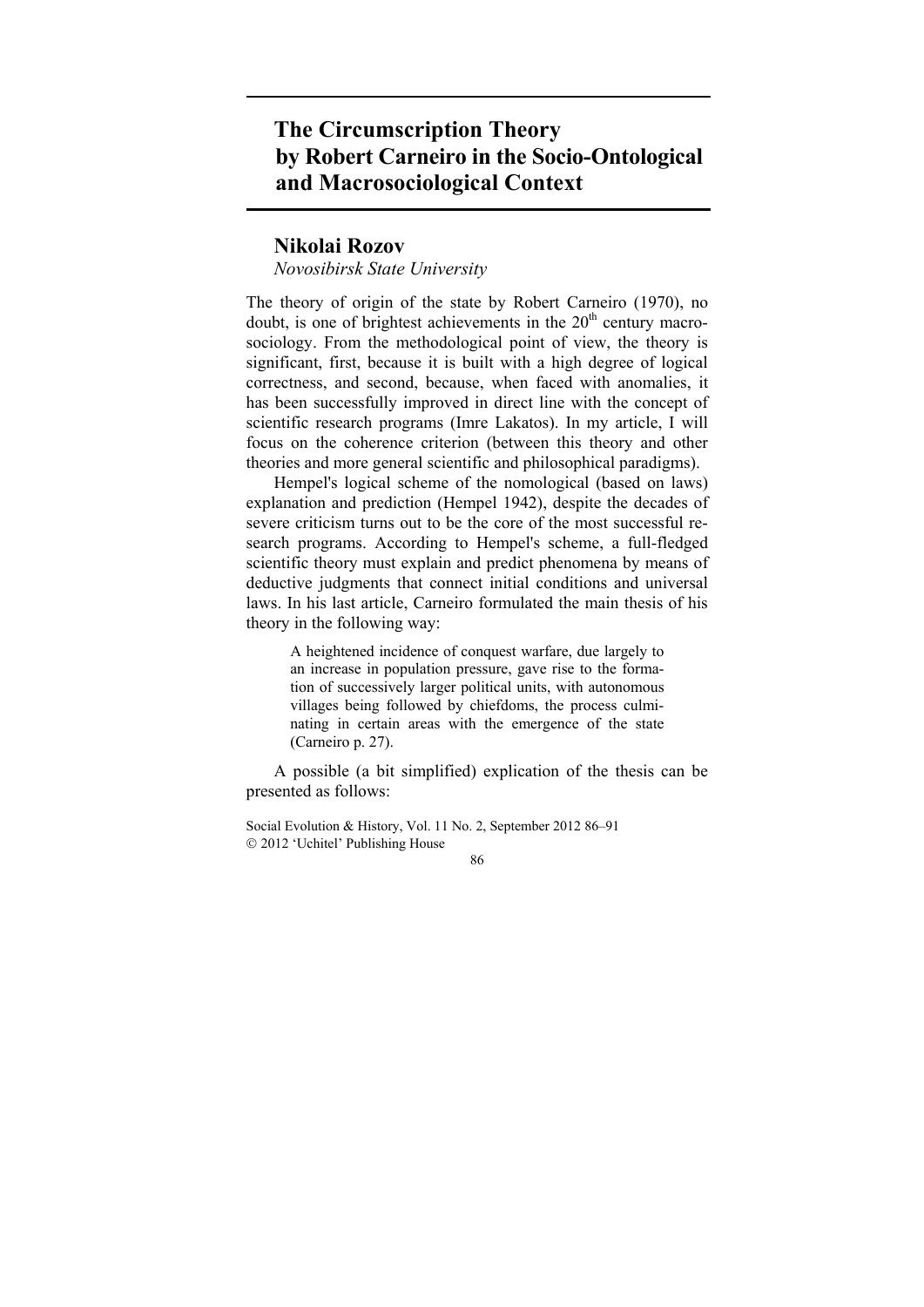In all cases where the following combination of conditions is present

C1 – demographic pressure,

C2 – regular warfare oriented at conquest,

a phenomenon *e* occurs, which belongs to the class of phenomena *E*, that is political evolution as a formation of larger political units from autonomous villages through chiefdoms to states.

The generic quantifier immediately gives rise to legitimate doubts whether the political units really enlarge and integrate in all cases under such conditions. From the theory of geopolitical dynamics by Randall Collins we know about the effect of overextension and fragmentation of vast conquest societies. If states are susceptible to disintegration, then pre-state political forms which are less efficient in control and maintaining integrity should also break down because of overextension.

Moreover, some polities may cease conquest and consolidation, and remain at the stage of chiefdom. Carneiro discussed this point in the earlier paper where he presented empirical observations and generalizations about the size of population and territorial threshold for chiefdom (Carneiro 1988). The stable integrity of such large communities (which should be distinguished from the sporadic military mobilization of autonomous chiefdoms or tribes) is achieved only through a transition to statehood.

Carneiro points to the following criterion of statehood: a presence of a central government capable to enforce people to work and war (Carneiro 1970). Generally speaking, a strong and respected leader of a chiefdom, relying on his close associates (military elite), can also compel people to work and war. What is the difference from the 'central government'? The main one is the new institutional quality, namely, the power structure of functional positions ('offices') and the rules of interaction between them, relatively autonomous from kinship relations and personal ties between individuals, moreover, this structure passes on from generation to generation.

This structure ensures a preservation of power, integrity of management processes under the inevitable aging and death of the ruling elite. These features make a state in general, more efficient and robust than the previous forms: simple and compound chiefdoms.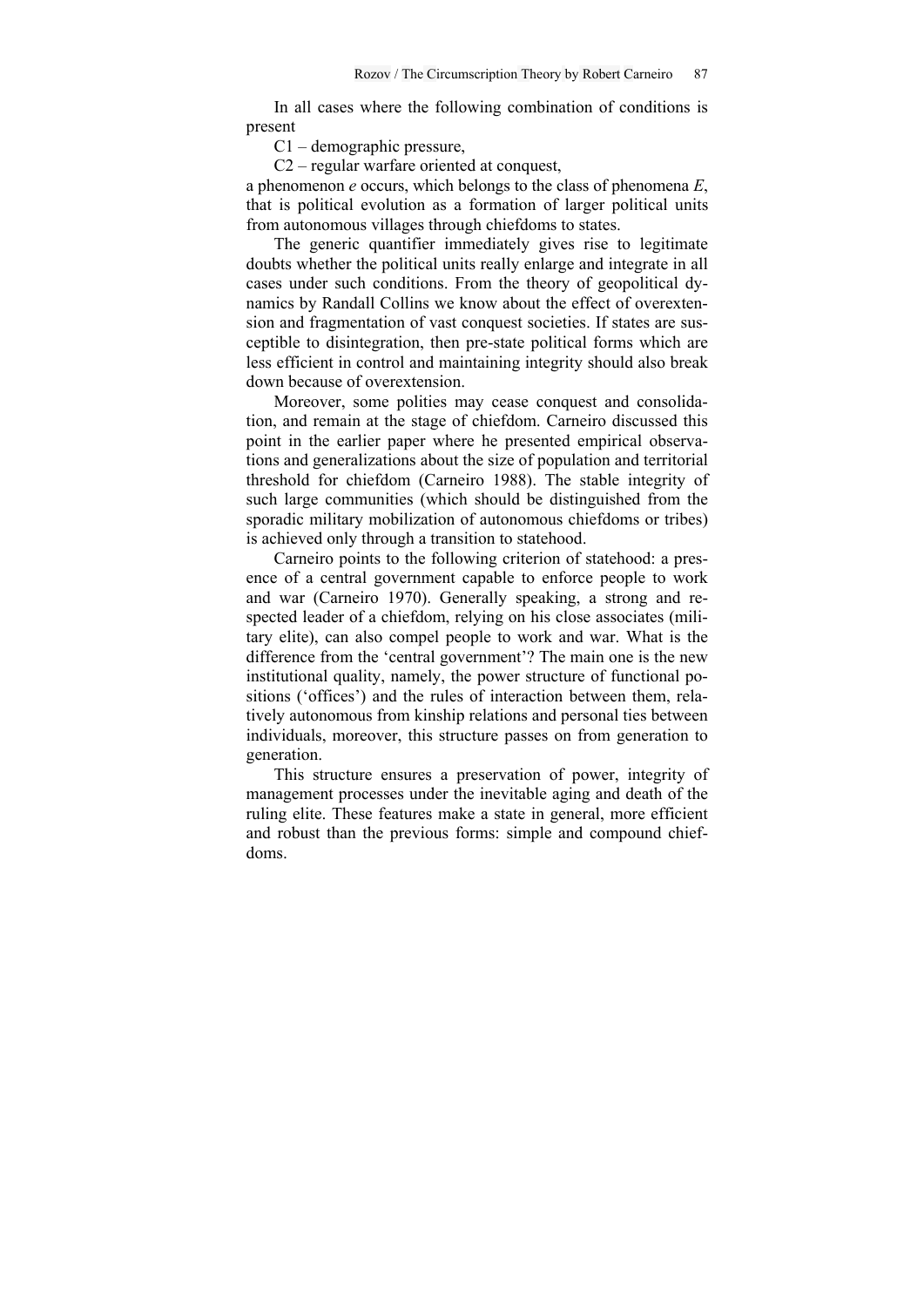The structure of a universal law can be represented graphically as follows (Fig. 1).



## **Fig. 1. Schematic representation of the basic law of origin of the state in the circumscription theory**

The presence of the 'black box' as a mediator between the 'inputs' (initial conditions, causes) and 'outputs' (consequences, effects) of the process is legitimate and justified in Hempel's logical scheme. But it is treated as an insufficient one in the methodology of Daniel Little (1991), who requires to demonstrate a social mechanism of transition, that is to transform the 'black box' into 'a transparent one'.

It should be noted that in the classic paper (Carneiro 1970) the mechanism of consolidation of political units was shown in general terms, partly in the form of empirical generalizations, partly reconstructed on the common sense basis but not on a theoretical level.

How to represent the mechanism of origin of the state theoretically? If to follow the same Hempelian principles then one needs to point out general rules and conditions of regularities that lead to the processes that start up the mechanism. Since the latter obviously has a complex nature, we use a general analytic representation of the structure of social ontology and consider the processes in each of 'worlds' (the spheres of Existence).

Social ontology constructed for conceptualization of historical dynamics consists of four 'worlds' (according to Popper): the material world (biotechnosphere), psychosphere, cultural sphere, and sociosphere (Rozov 2002: ch. 3). Each sphere is characterized by a special type of substances (physical objects, psychic phenomena, cultural patterns and social structures, respectively).

In addition, each sphere develops its specific laws. Human organisms, landscapes with resources, food, clothing, shelter and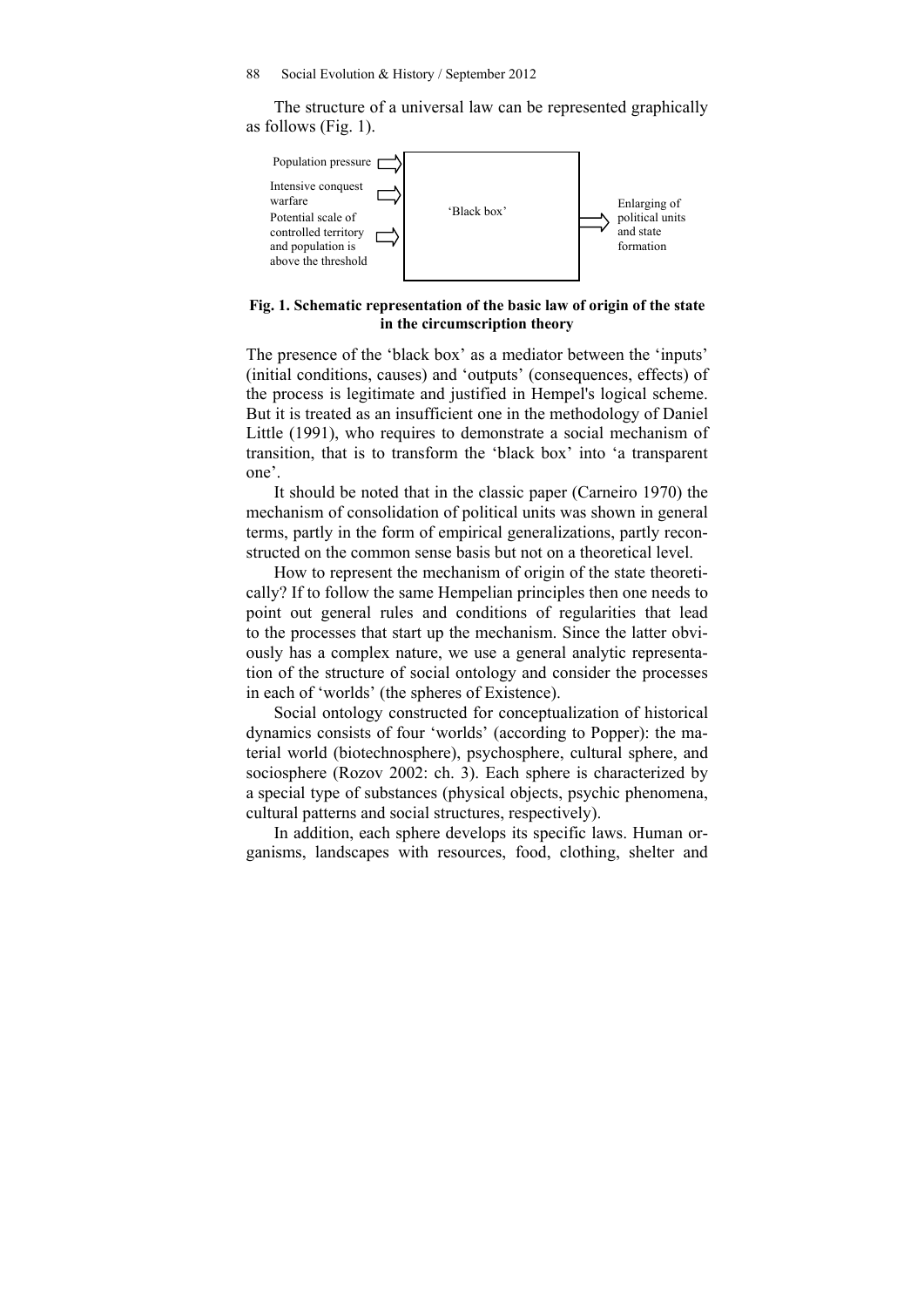weapons belong to the material world. The effect of (physical) constraint refers specifically to this sphere of Existence. The special configuration of natural landscape, that is an abundance of resources in the middle and barriers to care at its edges, drives several laws which, in fact, are common to human and animal populations and are not intended to refer to any psychological, social or cultural explanations.

First, the population concentrates in the areas of resource abundance. Secondly, in terms of the abundance, the population growth accelerates.

Third, barriers to care (physical barriers, steep resource gradient) lead to the fact that the migration flows do not compensate the continuing population growth, and this leads to increasing population pressure, which is expressed in a regular resource scarcity, increasing discomfort, attempts to capture resources and territory as a source of resources.

The appeal to the world of consciousness, psychics (psychosphere), and to the world of social interactions and structures (sociosphere) is justified when you need an explanation of a certain type of behavior or one of several possible strategies. In our case, the main interest is the choice of a conquest strategy. In fact, the demographic pressure, correlating with resource scarcity and general discomfort does not automatically lead to conquests. There are few common responses to the challenges of resource scarcity:

1) ceremonial practices (*e.g.*, calling the rain, prayers, communion with spirits, and so on);

2) search for new types of resources in the same area and attempts to use previously neglected resources;

3) invention and borrowing, that enable to compensate for losses ('technical progress');

4) conservation of reserves, limited consumption, establishment of appropriate regulations;

5) practice of birth control;

6) search for new, more favorable locations, migration;

7) raids on neighboring communities for the purpose of robbery;

8) attempts to gain from expulsion, the capture of a foreign land extermination or expulsion of the vanquished;

9) attempts to subordinate the conquered population.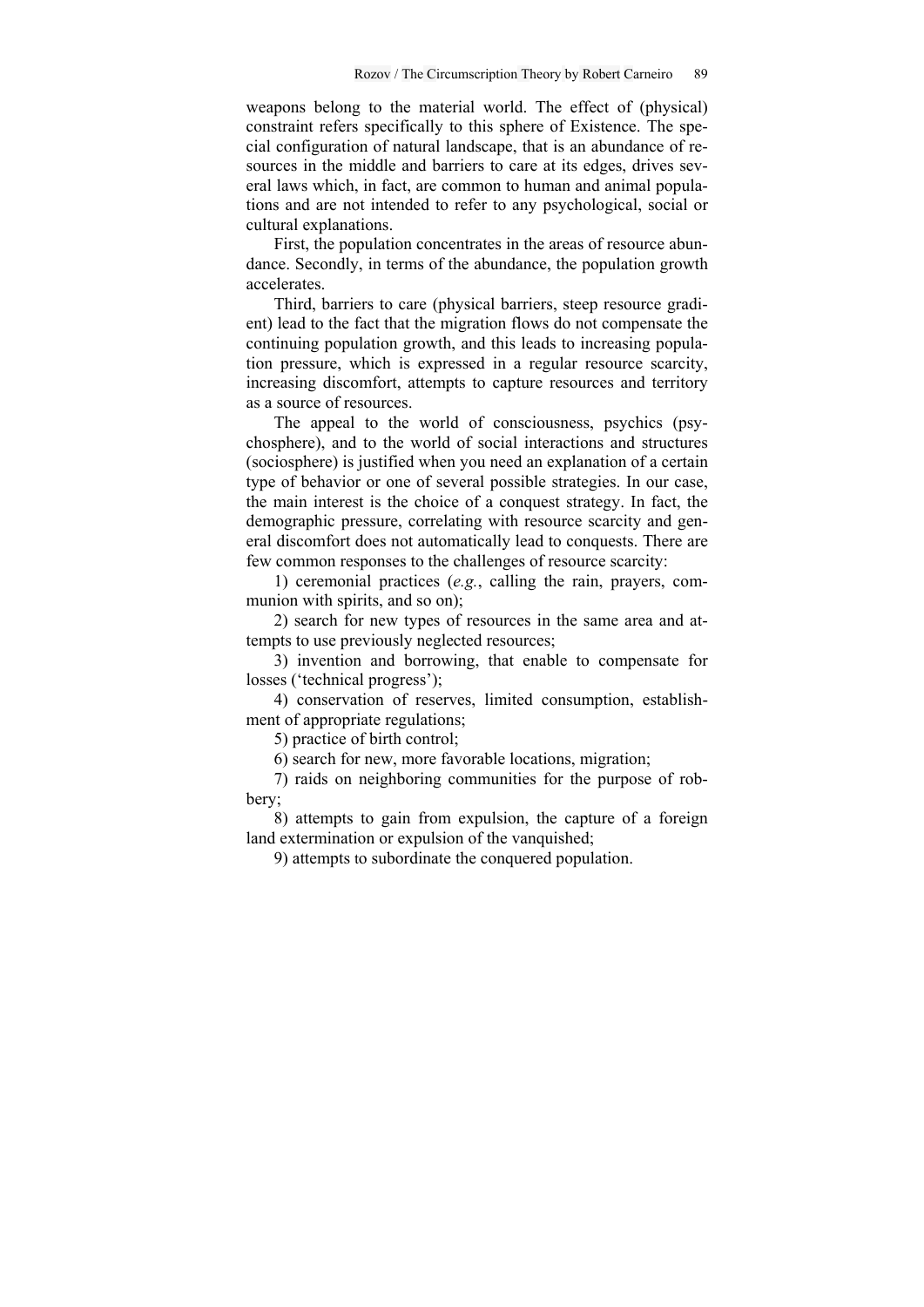Probably, in different places different strategies (pts 1–5) have been used, but they were either inefficient (pt. 1) or provided only a temporary effect (pts 2–4), or required rather large social costs (pts 3–5). The migration strategy (pt. 6) was hampered as a result of constrained situation (surrounded by almost impassable barriers). Raids with robbery (pt. 7) are probably the most natural and common response strategy for resource scarcity, as they provide a quick and tangible results, especially if you already have storage technology (thus, there is something to rob); successful raids also contribute to social cohesion and enhance the leaders' prestige.

It is obvious that the raids and robbery are a common practice. Each plundering community is in danger to be plundered itself. This situation leads not only to development of raiding strategies, but also of the security and defense strategies (palisades, ditches, walls, patrol, and so on). Coalition-building, especially through marriage, the expansion of kinship structures are the ways to improve military capabilities for defense and for attack.

Under these new conditions, a successful raid cannot be limited only to robbery. There is also an urgent task to secure a settlement from expected revenge raids. New defense practices are not spontaneous, but require a serious preparation, special ammunition, military training business, practices (rituals) producing group emotional excitement.

The usual egalitarian structure of small communities (villages) is no longer suitable for this purpose. Military mobilization requires a special, usually a vertical social structure, which was originally performed in a clan with patriarchal relations, extended (socially constructed) fraternity, *etc.* Increasingly complex functions of creation, collection and redistribution of military resources (weapons, fortifications, food) lead to specialization. However, the special structures of chiefdom, built mainly on kinship relations (real or socially constructed) with the change of generations are crumbled and need a restoration. Some intermediate stage seems probable to exist between chiefdom and state structures where individual families and clans specialize in a particular kind of military mobilization. This order was also maintained at very late stages of statehood, for example, in a certain system of Russian *mestnichestvo* (a specific system of posts inheritance).